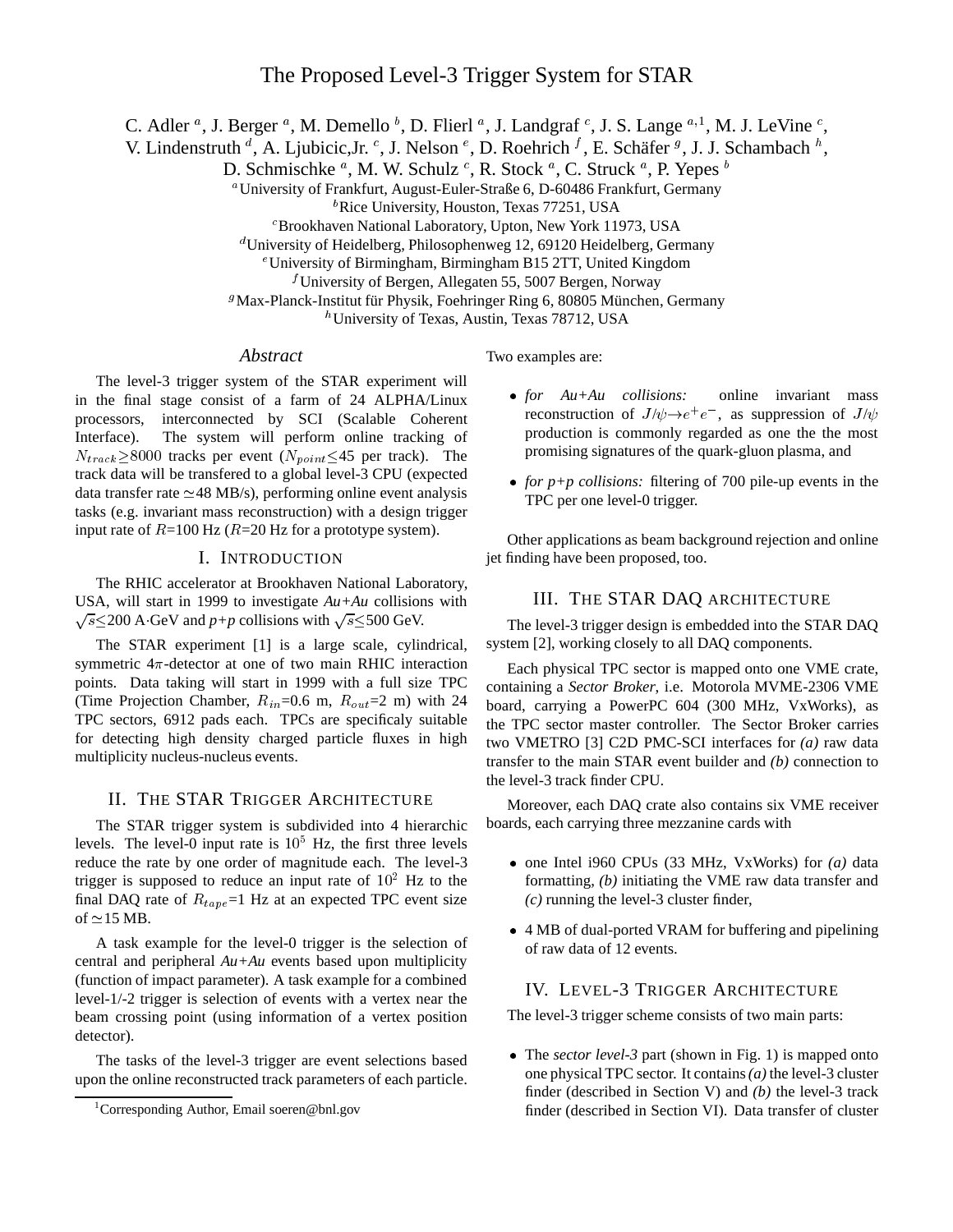data and track data is performed by SCI (described in Section VIII).

 The *global level-3* part (shown in Fig. 2) consists of one master CPU for the whole STAR TPC, collecting all track data via SCI and issuing the level-3 decision.



Figure 1: Level-3 Sector Architecture.



Figure 2: Level-3 Global Architecture.

The development of the level-3 trigger can be subdivided into two main stages.

- In the first stage, envisaged for 1999, eight TPC sectors in a  $\Delta\varphi \approx 180^\circ$  topology are planned to be connected. The level-3 trigger will employ TPC data only, and the input trigger rate is estimated to be  $R=20$  Hz.
- In the second stage, envisaged for 2000, all 24 TPC will be connected. The level-3 trigger will employ additional information of SVT (Silicon Vertex Tracker) and EMC (Electromagnetic Calorimeter), and the final design value for the input trigger rate is  $R=100$  Hz.

As will be shown in Ch. VI, currently available CPUs are not capable of performing high multiplicity tracking within the given time constraint. Thus, in the second stage probably more than one CPU per TPC sector must be used, implying programming parallelization techniques.

## V. THE CLUSTER FINDER

For a TPC readout, one ADC channel is indexed by a pad number ( $r\varphi$ -direction, e.g. 88 pads for the most inner padrow at  $R_{in}$ =0.6 m) and a drift time bin number (*z*-direction, 512 time bins per pad). Clusters are continous  $(r\varphi, z)$  regions with  $ADC$ -threshold.

In a first step, for each TPC cluster the center-of-gravity (weighted mean according to  $ADC$  values) is calculated to obtain particle hit  $xyz$ -coordinates.

The cluster finder algorithm runs on the Intel i960 CPUs, implemented on the DAQ receiver boards. The number of i960s is 18 per TPC sector, 432 for the whole TPC. With their DAQ tasks (cf. Section III) the i960s are not completely occupied, thus additional execution of the level-3 cluster finder is not CPU time critical.

Input to the cluster finder are zero-suppressed TPC raw data, stored in the VRAM. The output cluster data, i.e. *(a)* cluster center-of-gravity and *(b)* cluster total charge (ADC sum), are sent via VME to the Sector Broker, which itself ships the data via SCI to the level-3 track finder CPU (expected data transfer rate of  $\simeq$  3 MB/s per TPC sector).

The time constraint is  $\tau_{cluster} \leq 10$  ms (input rate 100 Hz). Benchmarks on the i960 were performed for 600 clusters (realistic *Au+Au* scenario) on the TPC's most inner padrow. The position resolution (reconstructed minus Monte-Carlo generated cluster position) of  $\Delta(r\phi) \approx 37 \mu m$  and  $\Delta z \approx 13 \mu m$ could be obtained with an algorithm within  $\tau_{cluster} = 7.5$  ms. The clusters and reconstructed centers-of-gravity are shown in Fig. 3. If two clusters are merged, an additional deconvolution subroutine must be started, consuming 6.0 % more CPU time than in case of two separated clusters.



Figure 3: Level-3 cluster finder example (600 clusters on the most inner TPC padrow). The black spots indicate the centers-of-gravity, found by the cluster finder algorithm on the Intel i960 within  $\tau_{cluster}$ =7.5 ms.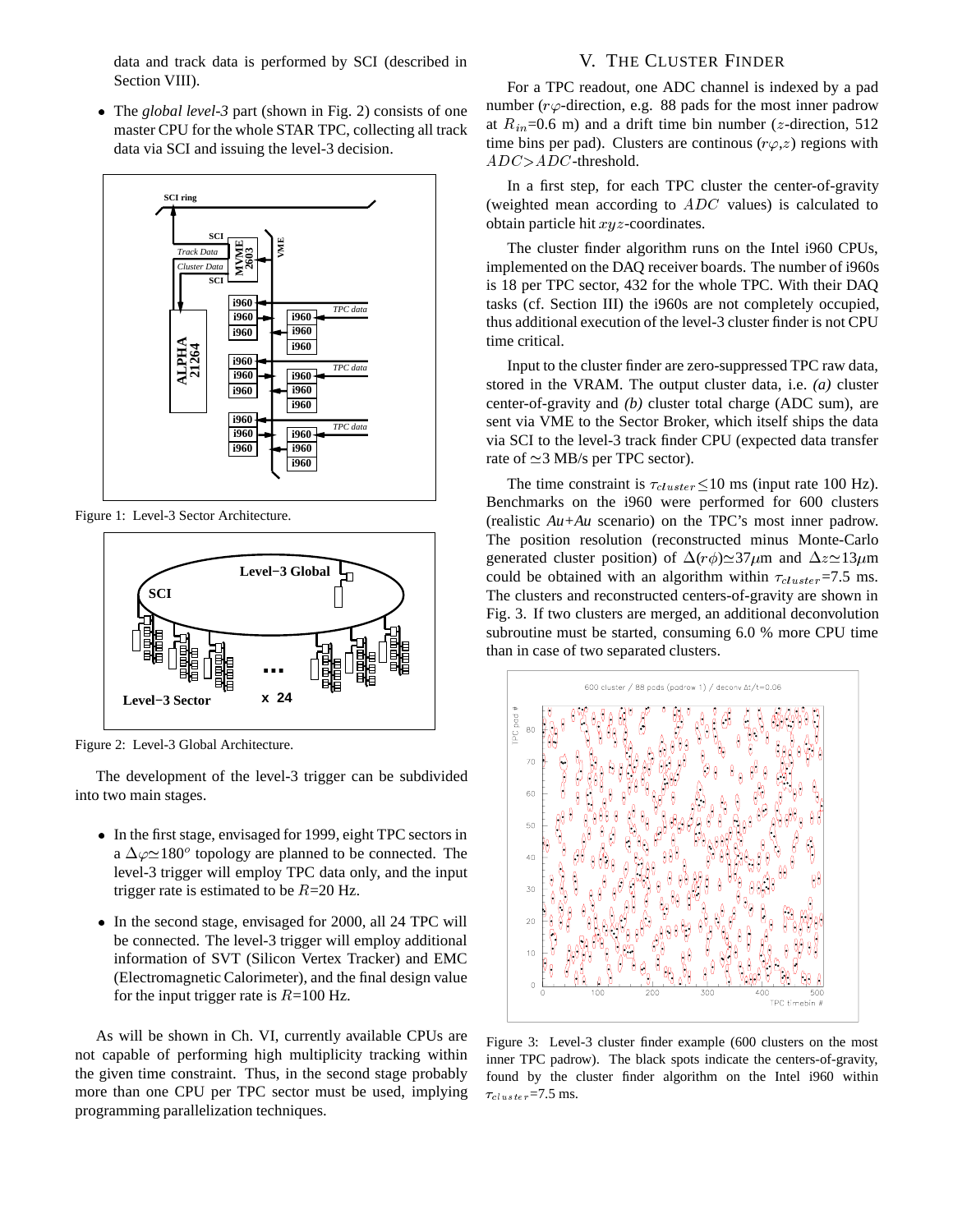#### VI. THE TRACK FINDER

In case of an *Au+Au* collision, the track finder algorithm must be able to fit at least  $N \approx 400$  tracks per event per TPC sector, each consisiting of  $N_{point} \leq 45$  points (given by the number of padrows). The fast track finder algorithm has specificaly been developed for the level-3 trigger project [4]. It employs *conformal mapping* (transformation of a circle<sup>2</sup> into a straight line), followed by a fit with a *follow-your-nose* method.

Input to the track finder are the cluster data, transfered via SCI from the Sector Broker. The dispatch of*(a)* the 12 pipelined events in the VRAM, and *(b)* 18 parts of cluster data (one per i960) is performed by a trigger *token* scheme, i.e. a handshaking protocol between the Sector Broker and the track finder CPU. Output track data are transfered by a 2-step SCI transfer: *(a)* from the track finder CPU to the Sector Broker, *(b)* via the SCI DAQ ring to the global level-3 CPU.

The track finder time constraint of  $\tau_{track} \simeq 110$  ms is given by the buffer time<sup>3</sup> of 12 pipelined events  $(12 \times 10 \text{ ms})$ , minus the time being necessary for cluster finding  $\tau_{cluster} \leq 10$  ms (cf. Section V). The track finder code was benchmarked on several Linux CPUs; the results are given in Fig. 4.



Figure 4: Level-3 track finder benchmark. CPU time  $\tau_{track}$  for different CPUs (Linux Kernel 2.0.xx or 2.2.x), egcs 1.0.3 (optimizing flag -O2) for a simulated *Au+Au* event with 400 tracks per TPC sector.

According to the benchmark results, the ALPHA XP1000 500 MHz workstation was the only CPU to achieve the time requirement, if one restricts the number of CPUs per TPC sector to one. Based on these results, the ALPHA 21264 was chosen for the first level-3 track finder implementation. An example of 1000  $\pi^{+}/\pi^{-}$  particle tracks is shown in Fig. 5. Other architectures (e.g. Pentium III 733 MHz) are candidates for future level-3 extensions.

# VII. ALPHA

An ALPHA XP1000 500 MHz (128 MB RAM) was used as a prototype track finder CPU. It contains an ALPHA 21264 chip [5], a RISC CPU with only 160 instructions. For reasons of compatibility to the STAR offline software analysis framework, Linux was chosen as operating system.



Figure 5: Level-3 track finder example.  $1000 \pi^+/\pi^-$  particle tracks in the STAR TPC are shown. Tracking was performed on an ALPHA XP1000 within  $\tau_{track}$ =9.6 ms per TPC sector.

Linux kernel 2.2.3 is running stably. As the MILO boot loader was not available for the XP1000, booting could only be achieved by switching the machine into the SRM console mode before Linux boot. The ability to execute four floating point instructions per cycle leads to a very high floating point performance, e.g. faster than a Pentium II (clockcycle scaled) by a factor  $\sim 6.5$  for a looped floating point statement like f=f/2.0+f/3.0. However, an integer division hardware instruction is not available and should be avoided in programming. Concerning level-3 specific track finder requirements (memory access to cluster data), two ALPHA features are important: *(a)* internal 4MB L2 cache (Pentium only external L2 cache) and *(b)* memory bus width of 128 bit (Pentium 64 bit), memory access automatically scheduled by TSUNAMI-D chip [5].

The ALPHA chip is statically scheduled, i.e. the performance depends on the sequence of instructions. Specific load/store-sequence optimizing techniques ("*lending the compiler a hand*") can increase the performance significantly. Example code A:

dst[i]=func(src[i]);

```
Example code B:
```
tmp=src[i]; tmp=func(tmp); dst[i]=tmp;

The CPU time fraction of A/B shows the completely different behaviour of the different platforms: 1.00/1.15 in case of ALPHA and 1.00/0.66 in case of Pentium.

The ALPHA 21264 is the first ALPHA chip with an implemented hardware SQRTF intruction, but not supported by egcs 1.0.3 (Redhat 5.2 Linux installation). The usage of a specific COMPAQ Portable Math Library [6] improved the track finder performance ( $\simeq$ 30 sqrt() calls per track) by  $\Delta \tau / \tau = 38 \%$ .

## VIII. SCI

The SCI (Scalable Coherent Interface) [7] bidirectional interface standard (A64/D16) utilizes transfer of small data payload of 16 or 64 bytes at a high clock frequency of

<sup>&</sup>lt;sup>2</sup>In the STAR solenoid magnetic field of B=0.5 T charged particle tracks can be parametrised as helices, being visible as circles in an xyprojection.

 $3$ The buffer time is adjustable in order to handle unexpected timeout scenarios ( $N_{track}$  or  $N_{point}$  higher than predicted).